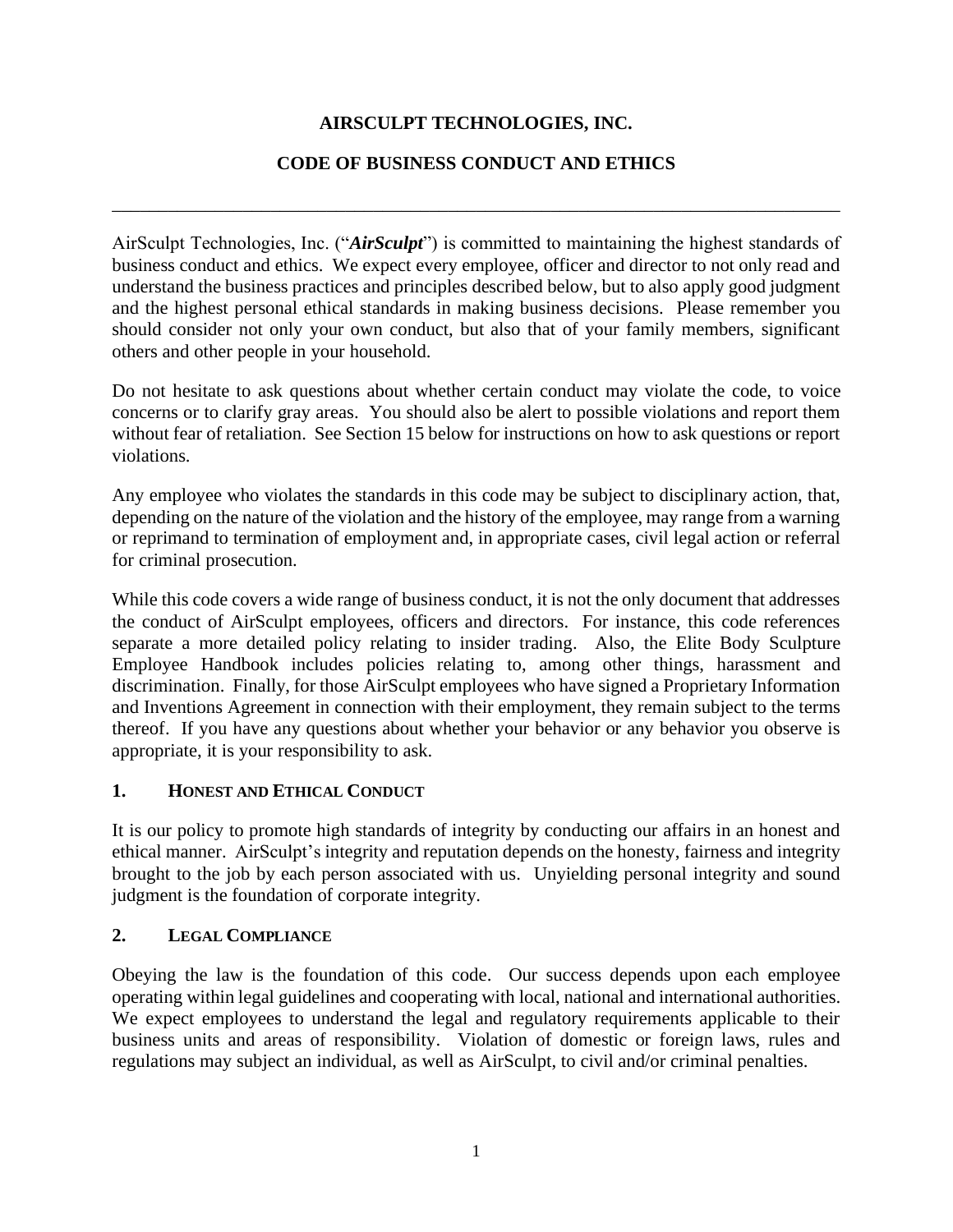### **3. INSIDER TRADING**

Employees, officers and directors who have access to confidential (or "inside") information are not permitted to use or share that information for stock trading purposes. All non-public information about AirSculpt or about other companies is considered confidential information. To use material non-public information in connection with buying or selling securities, including "tipping" others who might make an investment decision on the basis of this information, is illegal. Please refer to AirSculpt's Insider Trading Policy for more detailed information.

## **4. INTERNATIONAL BUSINESS LAWS**

Our employees, officers and directors are expected to comply with the applicable laws in all countries to which they travel, in which they operate and where we otherwise do business, including laws prohibiting bribery, corruption or the conduct of business with specified individuals, companies or countries. The fact that, in some countries, certain laws are not enforced or that violation of those laws is not subject to public criticism will not be accepted as an excuse for noncompliance.

## **5. ANTITRUST**

Antitrust laws are designed to protect the competitive process and impose severe penalties for certain types of violations, including criminal penalties. These laws are based on the premise that the public interest is best served by vigorous competition and will suffer from illegal agreements or collusion among competitors. Certain kinds of information, such as pricing, production and inventory, should not be exchanged with competitors, regardless of how innocent or casual the exchange may be.

# **6. CONFLICTS OF INTEREST**

We expect our employees, officers and directors to be free from influences that conflict with the best interests of AirSculpt or might deprive AirSculpt of their undivided loyalty in business dealings. Even just the appearance of a conflict of interest can be damaging and should be avoided. Whether or not a conflict of interest exists can be unclear. The following are some (but not all) situations that may involve problematic conflicts of interests: (a) employment by, consulting for, or service on the board of a competitor, customer or supplier; (b) owning a significant financial interest in an entity that does business, seeks to do business or competes with us; (c) soliciting or accepting gifts, favors, loans or preferential treatment from any person or entity that does business or seeks to do business with us; (d) certain types of "moonlighting"; and (e) loans to, or guarantees of obligations of, employees, officers or directors or their family members by AirSculpt. If you have any concerns about how to comply with this policy, you should discuss with the Chief Financial Officer.

# **7. CORPORATE OPPORTUNITIES**

You may not take personal advantage of opportunities for AirSculpt that are presented to you or discovered by you as a result of your position with us or through your use of corporate property or information. Even opportunities that are acquired privately by you may be questionable if they are related to our existing or proposed lines of business. Significant participation in an investment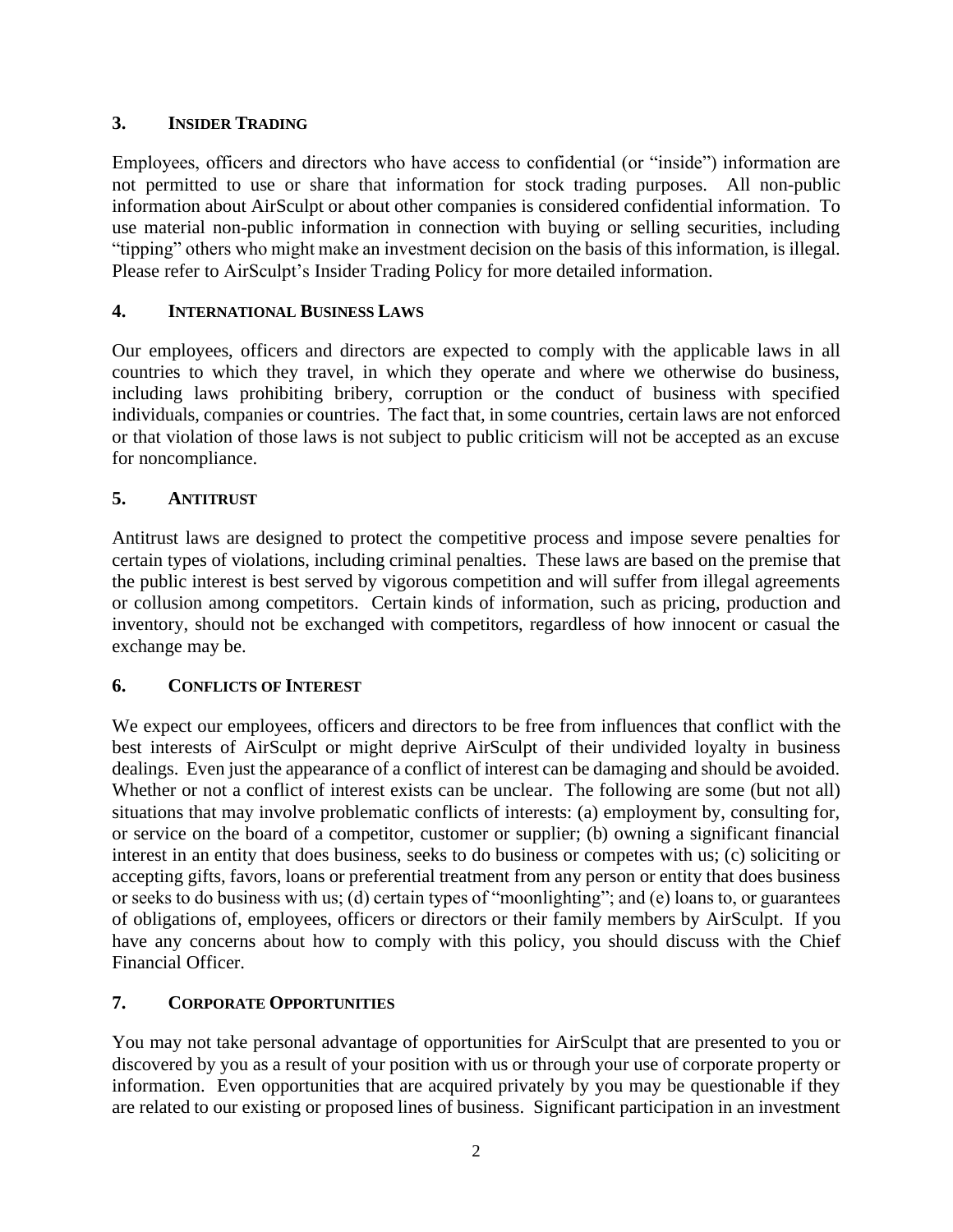or outside business opportunity that is directly related to our lines of business must be preapproved. You may not use your position with us or corporate property or information for improper personal gain, nor should you compete with us in any way. If you have any concerns about how to comply with this policy, you should discuss with the Chief Financial Officer.

## **8. FINANCIAL INTEGRITY**

The integrity of our records and public disclosure depends upon the validity, accuracy and completeness of the information supporting the entries to our books of account. Therefore, our corporate and business records should be completed accurately and honestly. The making of false or misleading entries is strictly prohibited. Our records serve as a basis for managing our business and are important in meeting our obligations to customers, suppliers, creditors, employees and others. We also rely upon our accounting and other business and corporate records in preparing publicly-filed reports. Securities laws require that these reports provide full, fair, accurate, timely and understandable disclosure and fairly present our financial condition and results of operations. Employees who contribute in any way in preparing or verifying these reports should strive to ensure that our financial disclosure is complete, accurate and transparent.

### **9. FAIR DEALING**

Advantages over our competitors are to be obtained through superior performance of our products and services, not through unethical or illegal business practices. Statements regarding AirSculpt's services must not be untrue, misleading, deceptive or fraudulent. Acquiring proprietary information from others through improper means, possessing trade secret information that was improperly obtained, or inducing improper disclosure of confidential information from employees of other companies is prohibited. You are expected to deal fairly with our customers, suppliers, employees and anyone else with whom you have contact in the course of performing your job. Employees involved in procurement have a special responsibility to adhere to principles of fair competition in the purchase of products and services by selecting suppliers based exclusively on normal commercial considerations, such as quality, cost, availability, service and reputation, and not on the receipt of special favors.

### **10. GIFTS AND ENTERTAINMENT**

Gifts and entertainment relating to government officials and non-governmental third parties (e.g., vendors, contractors, suppliers, etc.) are addressed in the Company's Anti-Corruption Policy.

### **11. COMPANY ASSETS**

All employees, officers and directors are expected to protect our assets and ensure their efficient use. Theft, carelessness and waste have a direct impact on our profitability. Our property, such as office supplies, computer equipment, buildings and products, are expected to be used only for legitimate business purposes, although incidental personal use may be permitted. You may not, however, use our corporate name, any brand name or trademark owned or associated with AirSculpt or any letterhead stationery for any personal purpose.